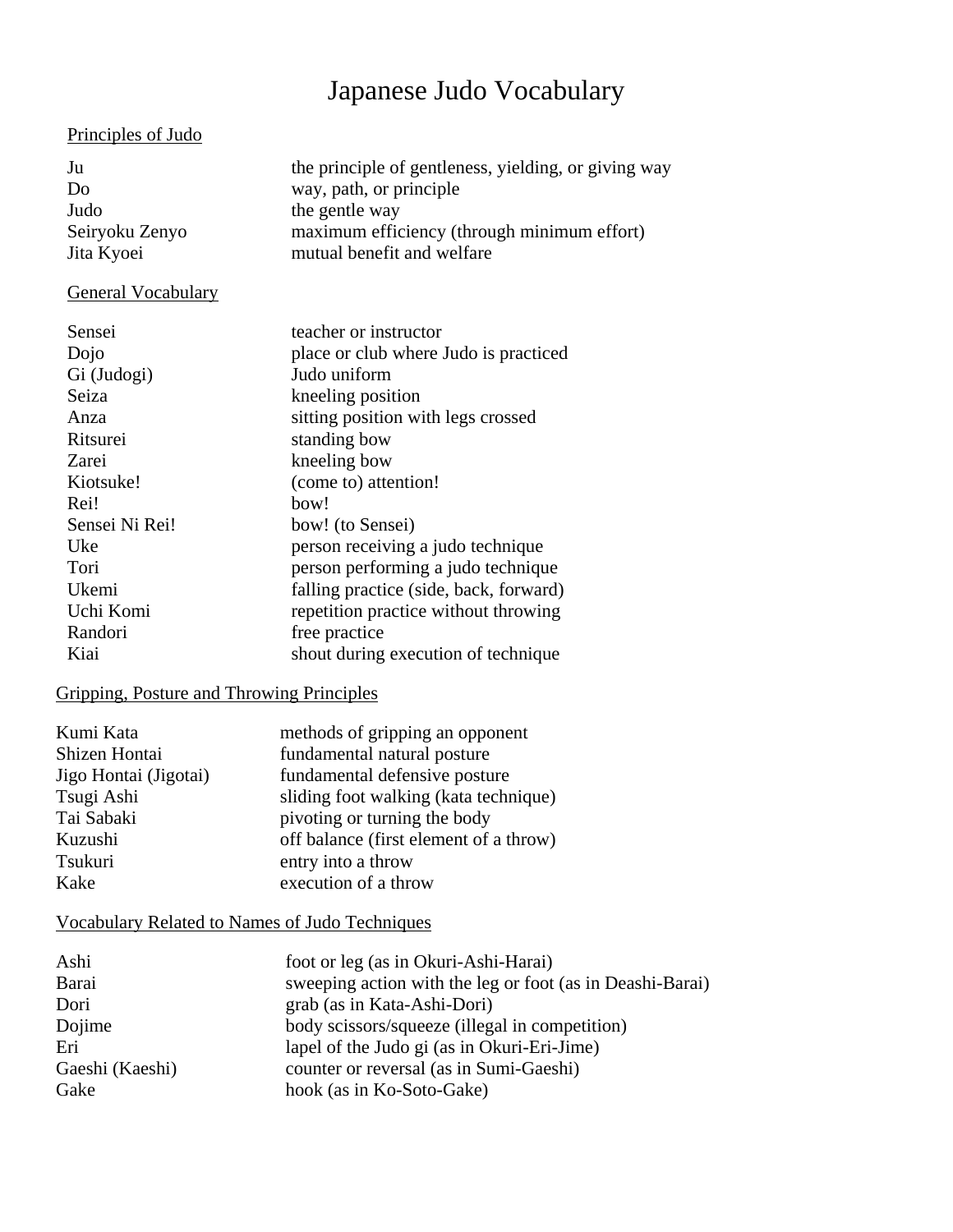Garami Gari Gatame Goshi (Koshi) Guruma Gyaku Ha Hane Hara Harai (Barai) Hadaka Hidari Hiji Hineri Hishigi Hiza Hon Jigoku Juji Jime (Shime) Kaeshi (Gaeshi) Kami Kata Kesa Kibisu Ko Komi Koshi (Goshi) Kote Kuzure Makikomi Makura Mata Migi Morote Mune Nami  $\Omega$ Obi Okuri Otoshi Ryote Sankaku (Sangaku) Sasae Seoi Shiho entangle or twist (as in Ude-Garami) reap or sweep (as in Osoto-Gari) pin or (joint) lock (as in Kata-Gatame or Ude-Gatame) hip (as in 0-Goshi) wheel (as in Kata-Guruma) reverse (as in Gyaku-Juji-Jime) wing (as in Kata-Ha-Jime) springing action (as in Hane-Goshi) stomach (as in Hara-Gatame) sweeping action with the leg or foot (as in Harai-Goshi) naked (as in Hadaka-Jime) left (as in Hidari-Eri-Dori in Goshin-Jitsu-No-Kata) elbow (as in Hiji-Makikomi, kansetsu-waza) twisting (as in Kote-Hineri in Goshin-Jitsu-No-Kata) crush (as in Ude-Hishigi-Wake-Gatame) knee (as in Hiza-Guruma) basic or fundamental (as in Hon-Kesa-Gatame) hell (as in Jigoku-Jime) cross (as in Juji-Gatame) choke or strangle (as in Hadaka-Jime) counter or reversal (as in Kaeshi-Waza) upper (as in Kami-Shiho-Gatame) single or shoulder (as in Kata-Juji-Jime or Kata-Gatame) scarf (as in Kesa-Gatame) heel (as in Kibisu-Gaeshi) minor (as in Ko-Soto-Gari) pull (as in Tsuri-Komi-Goshi) hip (as in Koshi-Guruma) wrist (as in Kote-Gaeshi in Goshin-Jitsu-No-Kata) variation (as in Kuzure-Kesa Gatame) winding (as in Uchi-Makikomi) pillow (as in Makura-Kesa-Gatame) thigh (as in Uchi-Mata) right (as in Migi-Eri-Dori in Goshin-Jitsu-No-Kata) two-handed (as in Morote-Gari) chest (as in Mune-Gatame) normal (as in Nami-Juji-Jime) major (as in O-Goshi) Judo belt (as in Obi-Goshi) sliding (as in Okuri-Eri-Jime) to drop (as in Tani-Otoshi) two handed (as in Ryote-Jime) triangle (as in Sankaku-Gatame) blocking (as in Sasae-Tsuri-Komi-Ashi) shoulder (as in Ippon-Seoi-Nage) four corners (as in Kami-Shiho-Gatame)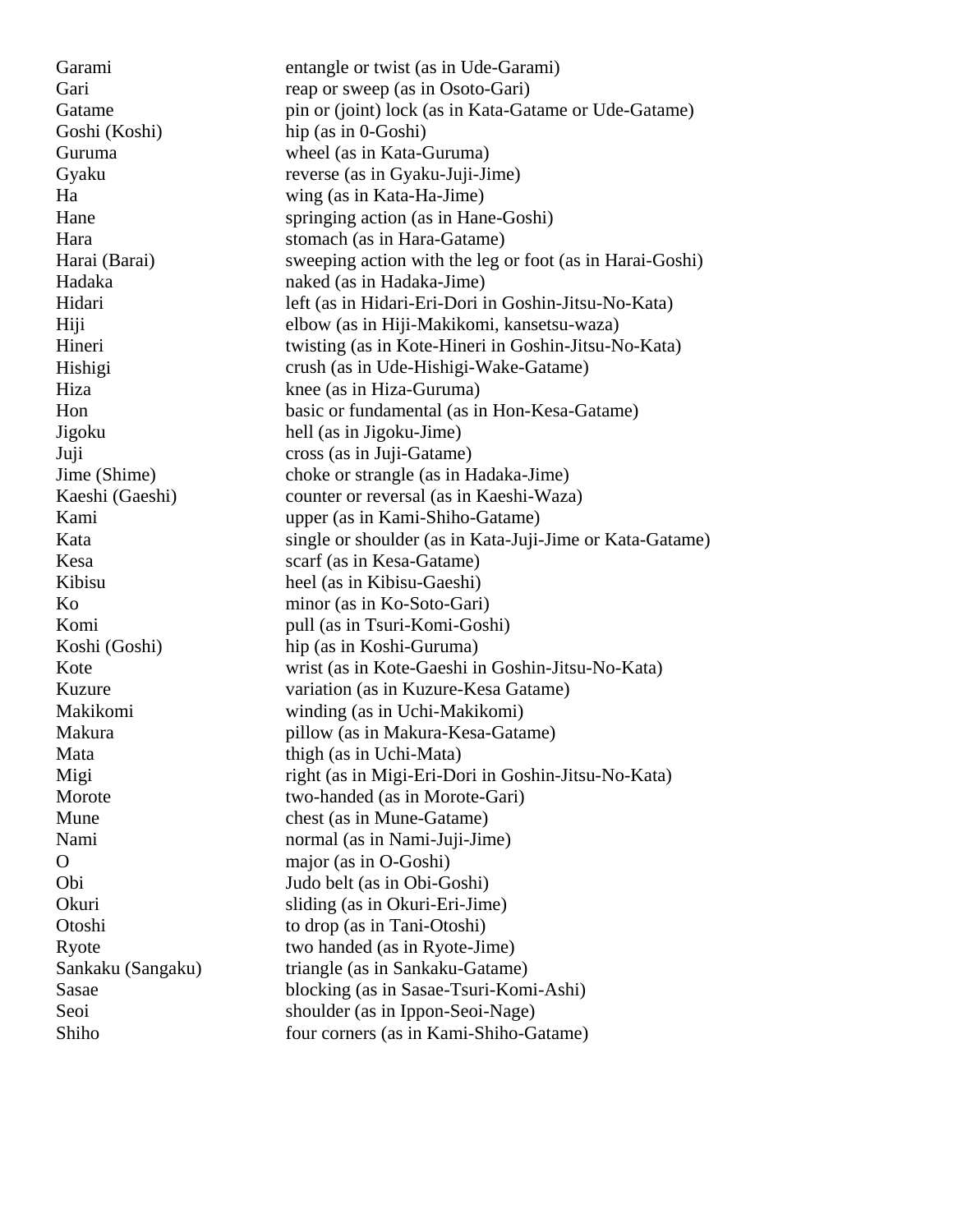| Shime (Jime) | choke or strangle (as in Shime Waza)         |
|--------------|----------------------------------------------|
| Sode         | sleeve (as in Sode-Tsuri-Komi-Goshi)         |
| Soto         | outer or outside (as in Soto-Makikomi)       |
| Sukashi      | counter or evasion (as in Uchi-Mata-Sukashi) |
| Sukui        | scoop (as in Sukui-Nage)                     |
| Sumi         | corner (as in Sumi-Otoshi)                   |
| Tai          | body (as in Tai-Otoshi)                      |
| Tate         | straddle (as in Tate-Shiho-Gatame)           |
| Te           | hand (as in Te-Guruma)                       |
| Tomoe        | circle (as in Tomoe-Nage)                    |
| Tsuki        | thrusting (as in Tsuki-komi-Jime)            |
| Tsuri        | lift (as in Harai-Tsuri-Komi-Ashi)           |
| Uchi         | inner (as in 0-Uchi-Gari)                    |
| Ude          | arm (as in Ude-Gatami)                       |
| Uki          | floating (as in Uki-Goshi)                   |
| Ura          | back (as in Ura-Nage)                        |
| Ushiro       | reverse or rear (as in Ushiro-Kesa-Gatame)   |
| Utsuri       | change or transfer (as in Utsuri-Goshi)      |
| Wake         | armpit (as in Wake-Gatame)                   |
| Yoko         | side (as in Yoko-Shiho-Gatame)               |
|              |                                              |

Tournament Vocabulary (! Refers to referee verbal calls)

| Shiai                   | tournament-style competition                                                 |
|-------------------------|------------------------------------------------------------------------------|
| Hajime!                 | start! or begin! competition (shiai or randori)                              |
| Matte!                  | stop! (whatever you are doing)                                               |
| Sore Made!              | end of match! (announced after ippon or end of match time)                   |
| Sono Mama!              | freeze! (hold your position in Ne-Waza)                                      |
| Yoshi!                  | resume! (resume grappling)                                                   |
| Ippon!                  | full point score (wins match) from single throw, two Waza-                   |
|                         | Aris, pin for 25 sec, submission from choke or armlock, or                   |
|                         | opponent's hansokumake (direct penalty or 4th shido)                         |
| Waza Ari!               | half point score (numerical score) from single throw,                        |
|                         | $pin > 20$ sec, or opponent's 3rd shido                                      |
| Waza Ari Awasete Ippon! | Waza Ari+Waza Ari = Ippon (full point score wins match)                      |
|                         | from 2 throws or 3 opponent shidos+Waza-Ari                                  |
| Yuko!                   | score (less than Waza-Ari) from single throw, $pin > 15$ sec,                |
|                         | or opponent's 2nd shido. Yukos accumulate (no points)                        |
| Koka!                   | score (less than Yuko) from single throw, $pin > 10$ sec,                    |
|                         | or opponent's 1st shido. Kokas accumulate (no points)                        |
| Shido!                  | minor penalty (1st shido scores Koka for opponent, 2nd shido scores Yuko for |
|                         | opponent, 3rd shido scores Waza-Ari for opponent, 4th shido is hansokumake   |
|                         | and scores ippon for opponent. Opponent's scores for penalties are not       |
|                         | cumulative: only one Koka/Yuko/Waza-Ari is scored)                           |
| Hansokumake!            | major penalty (match forfeit, ejection from shiai if direct)                 |
| Hantei!                 | decision (referee and judges vote with flags, majority wins)                 |
| Hiki Wake!              | draw (no winner)                                                             |
| Kohaku                  | "winner stays up" form of shiai                                              |
| Tentori                 | elimination form of shiai                                                    |